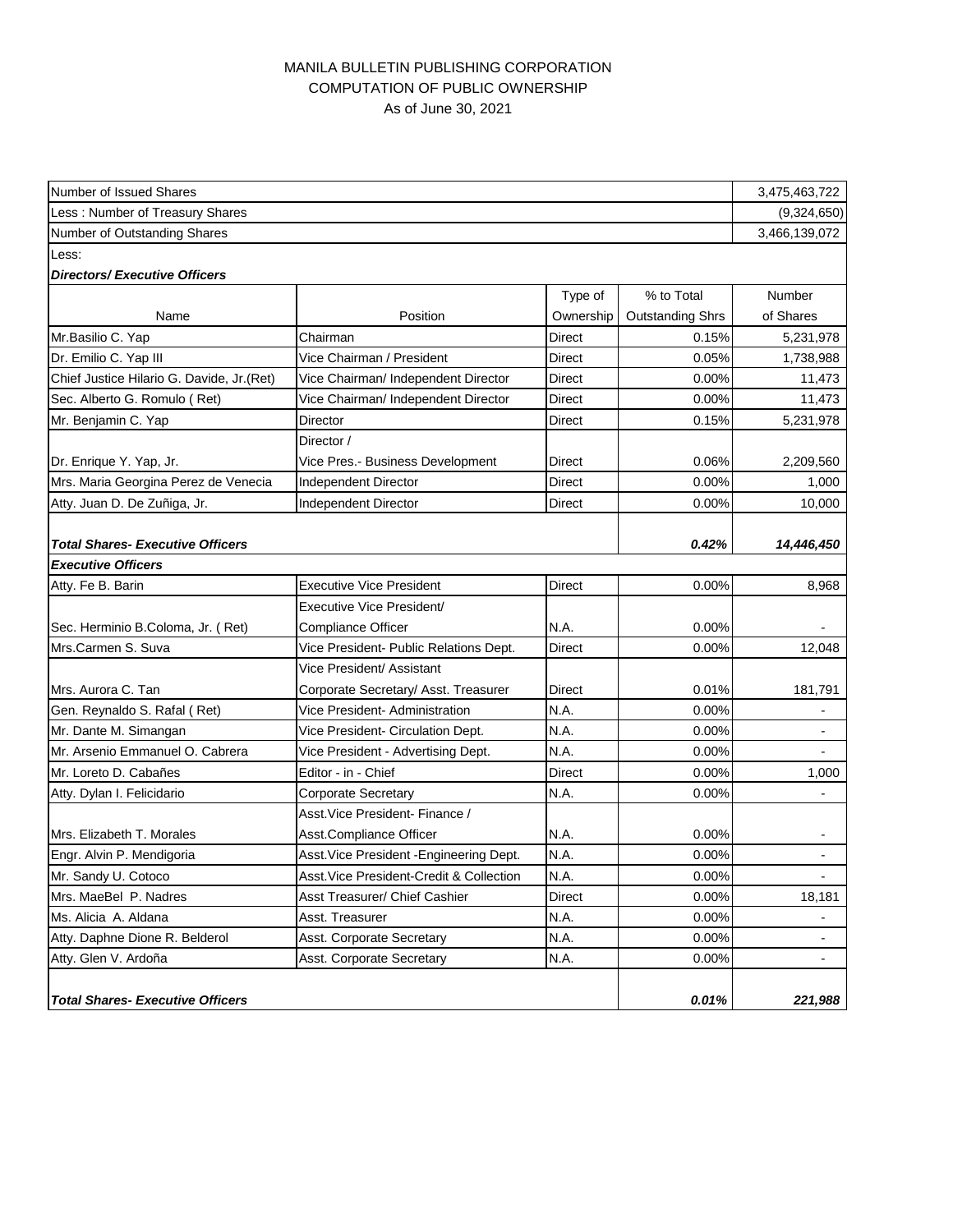*Principal Stockholders*

|                                     |          | Type of       | % to Total              | Number        |
|-------------------------------------|----------|---------------|-------------------------|---------------|
| Name                                | Position | Ownership     | <b>Outstanding Shrs</b> | of Shares     |
| US Automotive Co., Inc.             |          | <b>Direct</b> | 54.35%                  | 1,883,738,106 |
| USAutoco, Inc.                      |          | <b>Direct</b> | 23.40%                  | 811,225,930   |
|                                     |          |               |                         |               |
| <b>Total Principal Stockholders</b> |          |               | 77.75%                  | 2,694,964,036 |
|                                     |          |               |                         |               |
| <b>Lock up Shares</b>               |          |               | <b>78.18%</b>           | 2,709,632,474 |
| <b>Total Number of shares</b>       |          |               |                         |               |
| owned by the Public                 |          |               | 21.82%                  | 756,506,598   |

Certified True and Correct :

Fetwardaws.

**DYLAN I. FELICIDARIO** Corporate Secretary